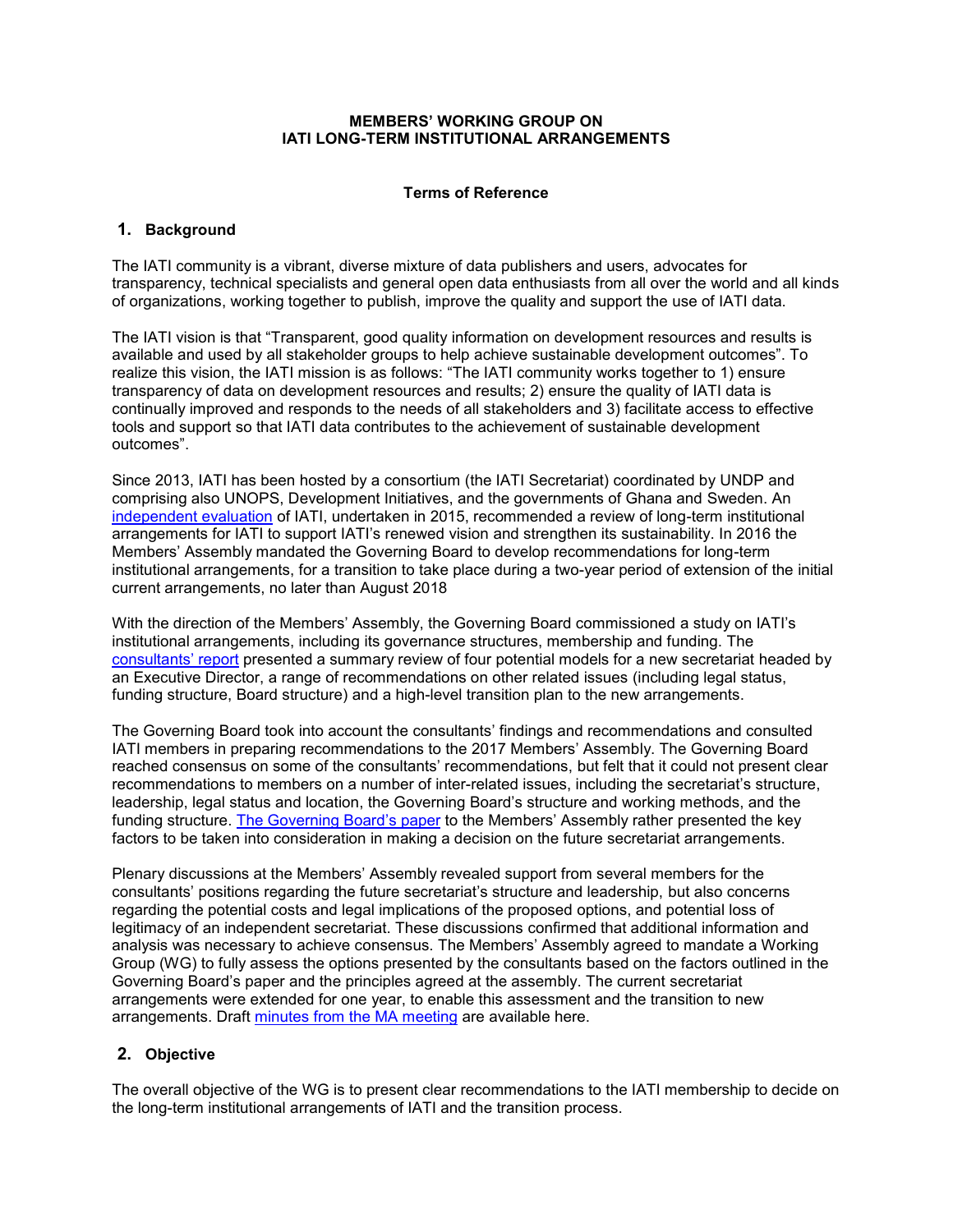More specifically, the Members' Assembly mandated the WG to present its analysis and recommendations to help members decide on the following:

- The best model for the IATI secretariat:
- Leadership of the secretariat (e.g. Executive Director);
- Governing Board arrangements (in terms of size, membership, voting procedures) to support the new secretariat;
- The legal status of the secretariat;
- The location of the secretariat;
- Transition process.

The WG should also present a transition plan to the recommended structure. This transition is anticipated to start from August 2018, following a decision at the next MA (planned for June 2018).

# **3. Approach**

The WG will conduct an assessment of the options for IATI's long-term institutional arrangements and analyze how IATI may transition from the current consortium to new arrangements. The options to be considered are outlined in the consultants' report.

Members have requested that each option be analyzed in depth, with a focus on the benefits, costs (both for the transition and ongoing), value-for-money, risks and legal implications, ability to deliver on IATI's mission, and trade-offs associated with future hosting arrangements. In conducting this assessment, the WG should consider:

- The consultants' report (including comparison with other multi-stakeholder initiatives, as relevant);
- The analysis and factors presented in the Governing Board paper (these factors being: costs; predictability and stability of funding; financial management; legal status, role of IATI; agility and innovation);
- The principles agreed at the Members' Assembly (defined below);
- Views from members at the Members' Assembly and through consultations [the Secretariat will provide audio file or transcripts].

The principles agreed at the Members' Assembly are that IATI should be<sup>1</sup>:

- **Legitimate**. IATI is a multi-stakeholder initiative, which derives its legitimacy from the commitment of all its members, and the value of the data it produces. Its legitimacy is enhanced by its role in global processes and the United Nations system.
- **Accountable**. IATI's Governing Board needs to be accountable to its members, and IATI's Secretariat needs to be accountable to the Governing Board. This accountability will be facilitated by clear lines of reporting and responsibility, including the appointment of an Executive Director.
- **Useful**. IATI is not interested in transparency or standardisation for its own sake. The Board believes that IATI's value is primarily derived from the use of the data it produces, and recognises that this may require making a priority of particular use cases.<sup>2</sup>
- **Sustainable**. IATI's funding model needs to be adequate to the task, and scale with the number of members and the demands placed on the Secretariat. IATI membership should be structured to encourage participation, and IATI data should be free to use and re-use.

The future of the IATI standard and associated tools is outside the scope of this working group. However, the Board recognizes that many IATI members find the current standard complex and difficult to use and

 $\overline{\phantom{a}}$ 

 $1$  These bullets are verbatim from the MA.

<sup>&</sup>lt;sup>2</sup> This principle was to be strengthened after the MA; there hasn't been any discussion on Discuss or elsewhere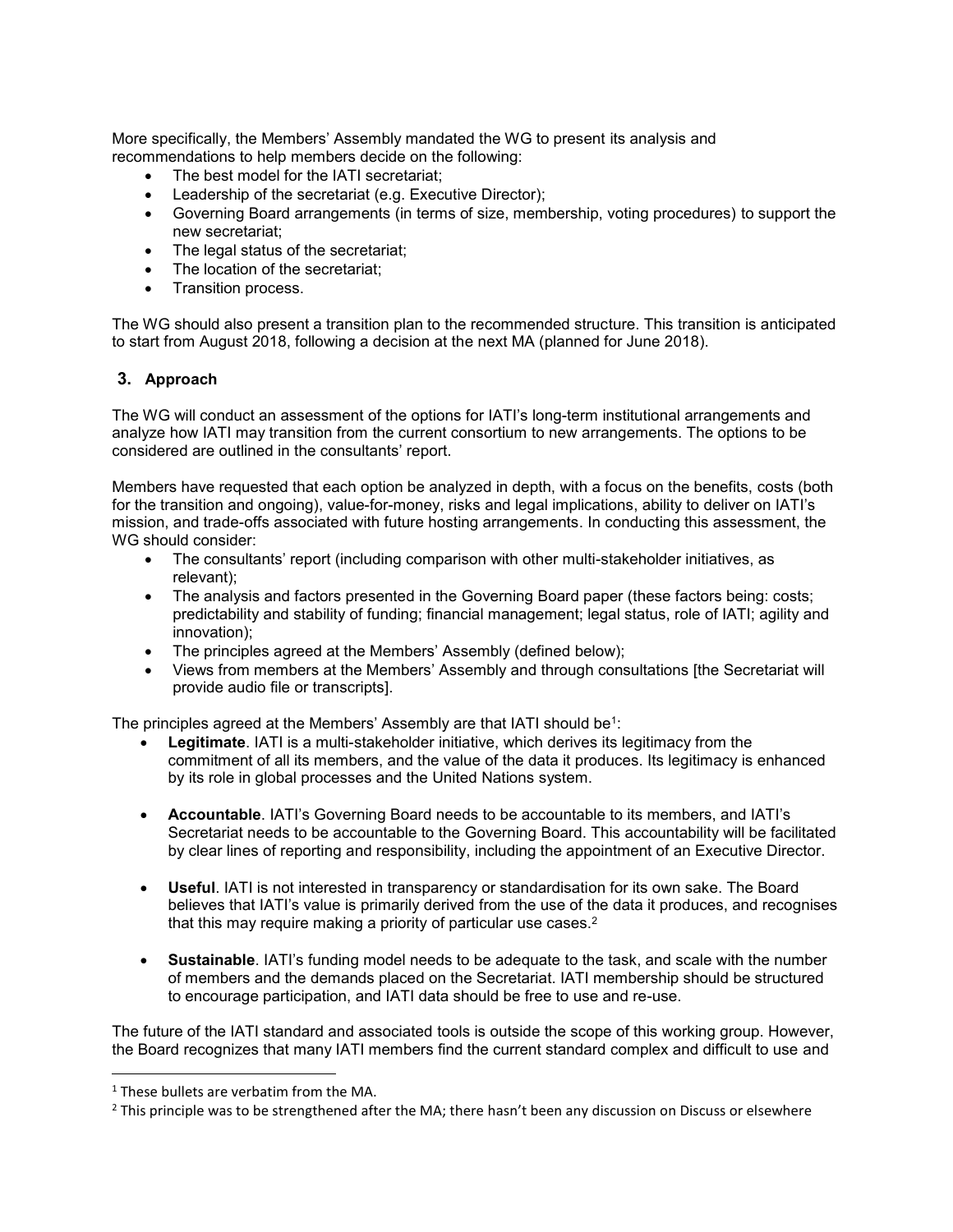publish data in. The WG should therefore take into account the need both to maintain the existing standard and to manage its evolution through a process that is consultative, transparent and effective.

In conducting its work, the WG should endeavor to consult with members to the extent possible, through established constituency mechanisms or any other means deemed appropriate.

The IATI Governing Board and membership are committed to supporting the WG as much as possible. Individual members may provide funding or in-kind contributions to support or complement the WG's work; this should be coordinated by the WG co-chairs.

## **4. Deliverables and Timelines**

The WG should present to the Governing Board a report that will include:

- An analysis of the value proposition of each of the options presented, including:
	- o An estimate of costs (both for the transition and ongoing);
	- o An assessment of the ability to deliver on IATI's mission;
	- o An analysis of the potential risks and mitigation measures;
	- $\circ$  Legal considerations related to the option (including with regard to membership, members' contributions, legal entity);
	- o Other pros and cons with regard to legitimacy, agility and innovation.
- Recommendations on each of the following issues (addressed individually or grouped as deemed appropriate by the WG):
	- o Secretariat structure (i.e. which of the options is recommended);
	- o Executive director position;
	- o Legal entity;
	- o Location of the secretariat;
	- o Board structure and working methods;
	- o Membership funding structure.]
- A process (including timelines) of transition from the current consortium to the proposed longterm institutional arrangements and recommendations on whether the transition requires a special management budget, with a focus on keeping operational disruption to a minimum.

A draft report should be presented to the Governing Board by January 19<sup>th</sup>, 2018, and a final report by March 31st, 2018.

# **5. Description of the WG**

The WG is co-chaired by Governing Board Vice-Chair Madagascar (partner country constituency) and Governing Board member UNICEF (donor constituency).

The following IATI members have volunteered to be part of the WG:

- Partner country constituency: Somalia, Montenegro, Sierra Leone;
- Donor constituency: UNFPA, Netherlands, UK, France, AFDB, Germany, EC, World Bank
- CSOs and others constituency: Association of Freelance Journalists (Co-Chair CSO WG), **InterAction**
- Private sector constituency: Zimmermann & Zimmermann

#### **6. Roles and Responsibilities**

The WG: is responsible for delivering the analysis requested by the Members' Assembly in accordance with these Terms of Reference.